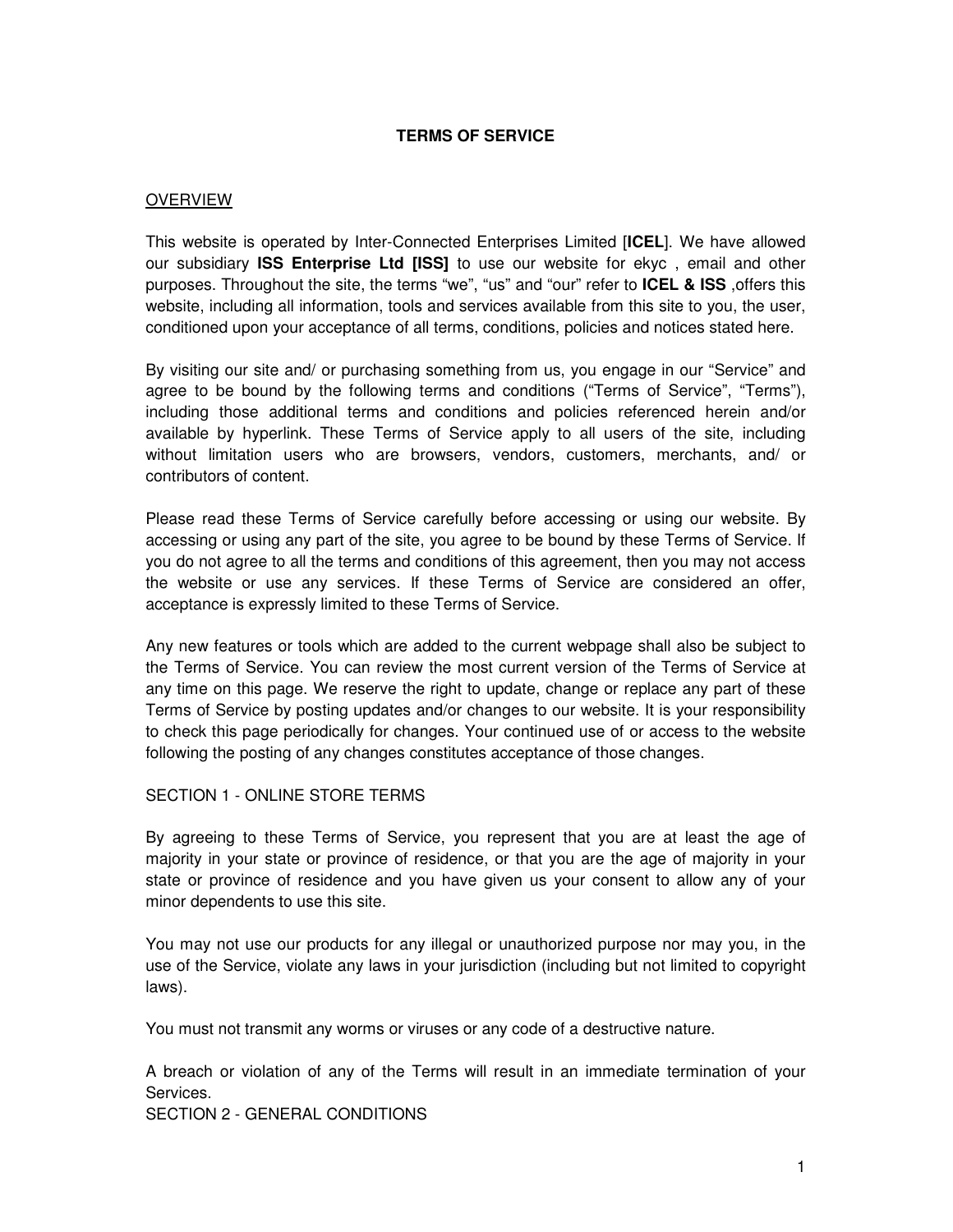We reserve the right to refuse service to anyone for any reason at any time.

You understand that your content (not including credit card information), may be transferred unencrypted and involve (a) transmissions over various networks; and (b) changes to conform and adapt to technical requirements of connecting networks or devices. Credit card information is always encrypted during transfer over networks.

You agree not to reproduce, duplicate, copy, sell, resell or exploit any portion of the Service, use of the Service, or access to the Service or any contact on the website through which the service is provided, without express written permission by us.

The headings used in this agreement are included for convenience only and will not limit or otherwise affect these Terms.

# SECTION 3 - ACCURACY, COMPLETENESS AND TIMELINESS OF INFORMATION

We are not responsible if information made available on this site is not accurate, complete or current. The material on this site is provided for general information only and should not be relied upon or used as the sole basis for making decisions without consulting primary, more accurate, more complete or more timely sources of information. Any reliance on the material on this site is at your own risk.

This site may contain certain historical information. Historical information, necessarily, is not current and is provided for your reference only. We reserve the right to modify the contents of this site at any time, but we have no obligation to update any information on our site. You agree that it is your responsibility to monitor changes to our site.

#### SECTION 4 - MODIFICATIONS TO THE SERVICE AND PRICES

Prices for our products are subject to change without notice.

We reserve the right at any time to modify or discontinue the Service (or any part or content thereof) without notice at any time.

We shall not be liable to you or to any third-party for any modification, price change, suspension or discontinuance of the Service.

#### SECTION 5 - PRODUCTS OR SERVICES

Certain products or services may be available exclusively online through the website. These products or services may have limited quantities and are subject to return or exchange only according to our Return Policy.

We have made every effort to display as accurately as possible the colors and images of our products that appear at the store. We cannot guarantee that your computer monitor's display of any color will be accurate.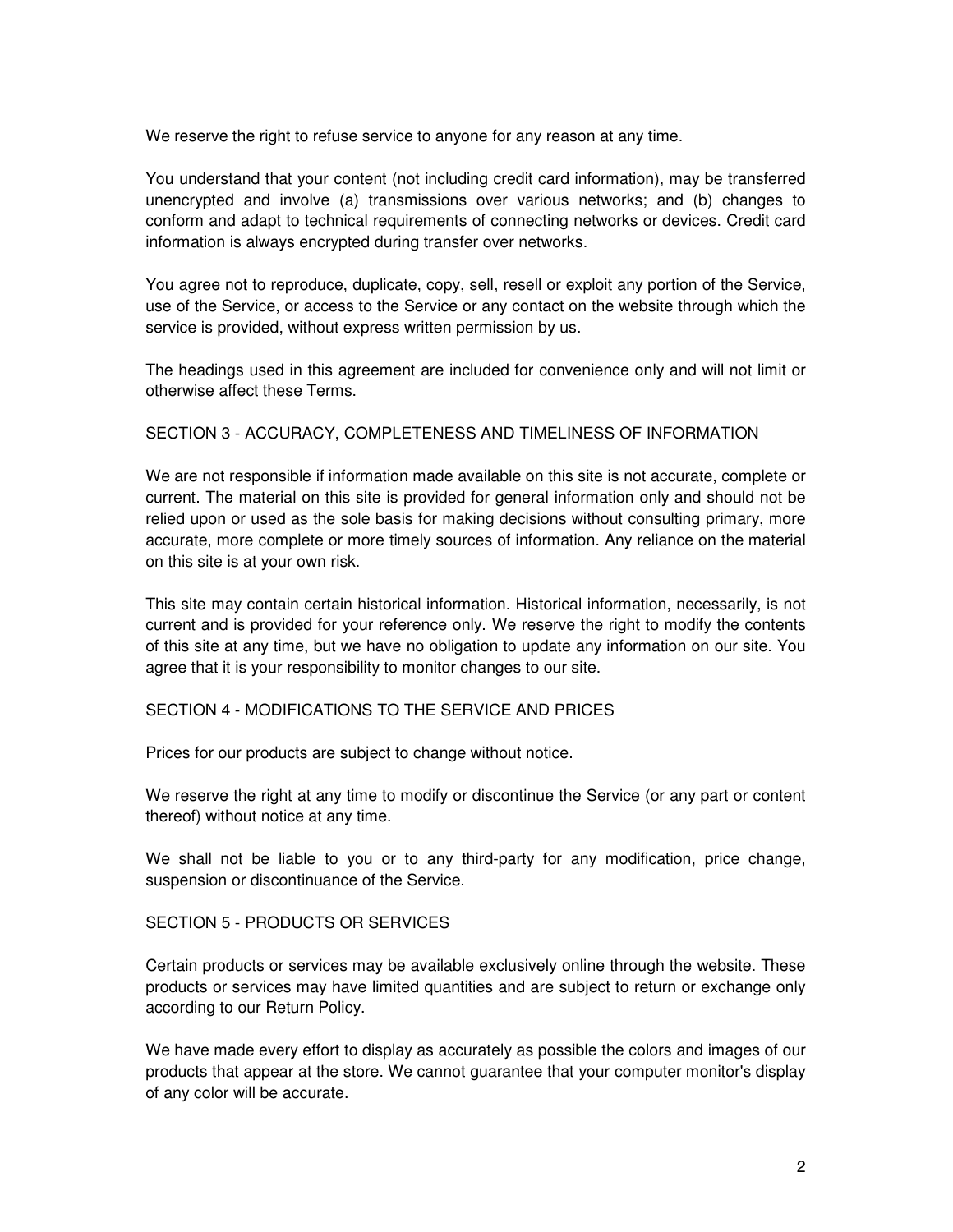We reserve the right, but are not obligated, to limit the sales of our products or Services to any person, geographic region or jurisdiction. We may exercise this right on a case-by-case basis. We reserve the right to limit the quantities of any products or services that we offer. All descriptions of products or product pricing are subject to change at any time without notice, at the sole discretion of us. We reserve the right to discontinue any product at any time. Any offer for any product or service made on this site is void where prohibited.

We do not warrant that the quality of any products, services, information, or other material purchased or obtained by you will meet your expectations, or that any errors in the Service will be corrected.

#### SECTION 6 - ACCURACY OF BILLING AND ACCOUNT INFORMATION

We reserve the right to refuse any order you place with us. We may, in our sole discretion, limit or cancel quantities purchased per person, per household or per order. These restrictions may include orders placed by or under the same customer account, the same credit card, and/or orders that use the same billing and/or shipping address. In the event that we make a change to or cancel an order, we may attempt to notify you by contacting the email and/or billing address/phone number provided at the time the order was made. We reserve the right to limit or prohibit orders that, in our sole judgment, appear to be placed by dealers, resellers or distributors.

You agree to provide current, complete and accurate purchase and account information for all purchases made at our store. You agree to promptly update your account and other information, including your email address and credit card numbers and expiration dates, so that we can complete your transactions and contact you as needed.

For more detail, please review our Returns Policy.

# SECTION 7 - OPTIONAL TOOLS

We may provide you with access to third-party tools over which we neither monitor nor have any control nor input.

You acknowledge and agree that we provide access to such tools "as is" and "as available" without any warranties, representations or conditions of any kind and without any endorsement. We shall have no liability whatsoever arising from or relating to your use of optional third-party tools.

Any use by you of optional tools offered through the site is entirely at your own risk and discretion and you should ensure that you are familiar with and approve of the terms on which tools are provided by the relevant third-party provider(s).

We may also, in the future, offer new services and/or features through the website (including, the release of new tools and resources). Such new features and/or services shall also be subject to these Terms of Service.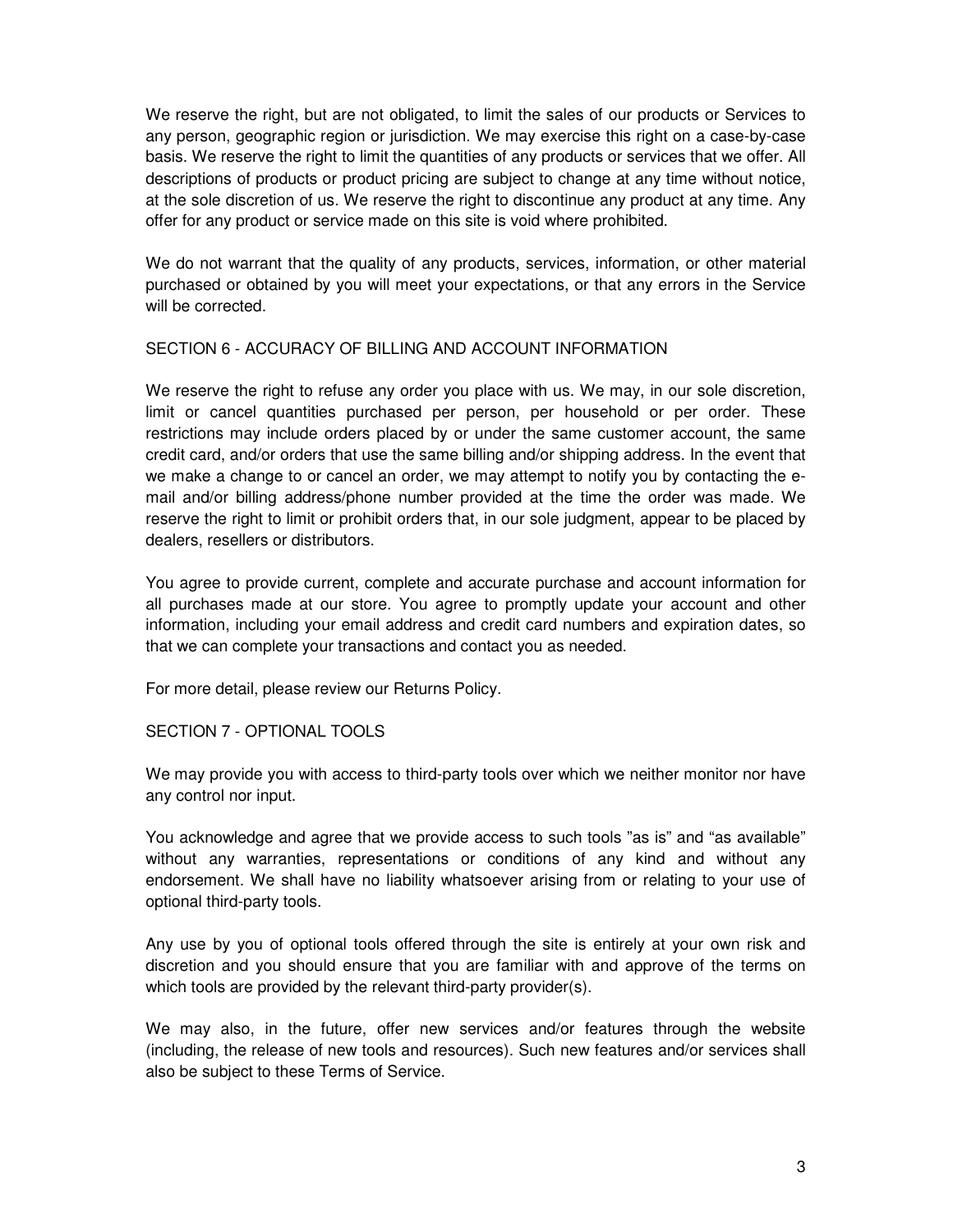# SECTION 8 - THIRD-PARTY LINKS

Certain content, products and services available via our Service may include materials from third-parties.

Third-party links on this site may direct you to third-party websites that are not affiliated with us. We are not responsible for examining or evaluating the content or accuracy and we do not warrant and will not have any liability or responsibility for any third-party materials or websites, or for any other materials, products, or services of third-parties.

We are not liable for any harm or damages related to the purchase or use of goods, services, resources, content, or any other transactions made in connection with any thirdparty websites. Please review carefully the third-party's policies and practices and make sure you understand them before you engage in any transaction. Complaints, claims, concerns, or questions regarding third-party products should be directed to the third-party.

# SECTION 9 - USER COMMENTS, FEEDBACK AND OTHER SUBMISSIONS

If, at our request, you send certain specific submissions (for example contest entries) or without a request from us you send creative ideas, suggestions, proposals, plans, or other materials, whether online, by email, by postal mail, or otherwise (collectively, 'comments'), you agree that we may, at any time, without restriction, edit, copy, publish, distribute, translate and otherwise use in any medium any comments that you forward to us. We are and shall be under no obligation (1) to maintain any comments in confidence; (2) to pay compensation for any comments; or (3) to respond to any comments.

We may, but have no obligation to, monitor, edit or remove content that we determine in our sole discretion are unlawful, offensive, threatening, libelous, defamatory, pornographic, obscene or otherwise objectionable or violates any party's intellectual property or these Terms of Service.

You agree that your comments will not violate any right of any third-party, including copyright, trademark, privacy, personality or other personal or proprietary right. You further agree that your comments will not contain libellous or otherwise unlawful, abusive or obscene material, or contain any computer virus or other malware that could in any way affect the operation of the Service or any related website. You may not use a false e-mail address, pretend to be someone other than yourself, or otherwise mislead us or third-parties as to the origin of any comments. You are solely responsible for any comments you make and their accuracy. We take no responsibility and assume no liability for any comments posted by you or any third-party.

# SECTION 10 - PERSONAL INFORMATION

Your submission of personal information through the store is governed by our Privacy Policy.

SECTION 11 - ERRORS, INACCURACIES AND OMISSIONS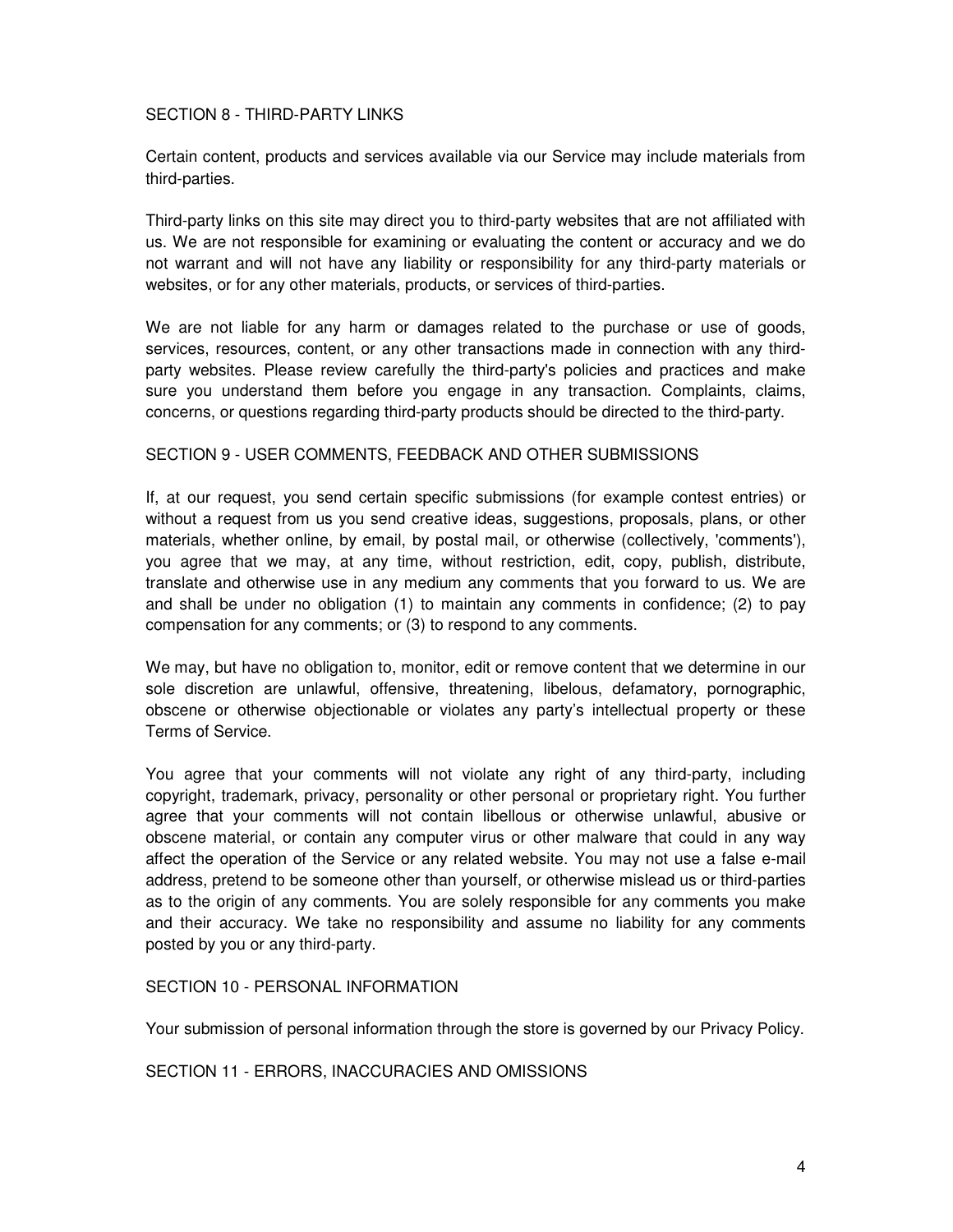Occasionally there may be information on our site or in the Service that contains typographical errors, inaccuracies or omissions that may relate to product descriptions, pricing, promotions, offers, product shipping charges, transit times and availability. We reserve the right to correct any errors, inaccuracies or omissions, and to change or update information or cancel orders if any information in the Service or on any related website is inaccurate at any time without prior notice (including after you have submitted your order).

We undertake no obligation to update, amend or clarify information in the Service or on any related website, including without limitation, pricing information, except as required by law. No specified update or refresh date applied in the Service or on any related website, should be taken to indicate that all information in the Service or on any related website has been modified or updated.

# SECTION 12 - PROHIBITED USES

In addition to other prohibitions as set forth in the Terms of Service, you are prohibited from using the site or its content: (a) for any unlawful purpose; (b) to solicit others to perform or participate in any unlawful acts; (c) to violate any international, federal, provincial or state regulations, rules, laws, or local ordinances; (d) to infringe upon or violate our intellectual property rights or the intellectual property rights of others; (e) to harass, abuse, insult, harm, defame, slander, disparage, intimidate, or discriminate based on gender, sexual orientation, religion, ethnicity, race, age, national origin, or disability; (f) to submit false or misleading information; (g) to upload or transmit viruses or any other type of malicious code that will or may be used in any way that will affect the functionality or operation of the Service or of any related website, other websites, or the Internet; (h) to collect or track the personal information of others; (i) to spam, phish, pharm, pretext, spider, crawl, or scrape; (j) for any obscene or immoral purpose; or (k) to interfere with or circumvent the security features of the Service or any related website, other websites, or the Internet. We reserve the right to terminate your use of the Service or any related website for violating any of the prohibited uses.

# SECTION 13 - DISCLAIMER OF WARRANTIES; LIMITATION OF LIABILITY

We do not guarantee, represent or warrant that your use of our service will be uninterrupted, timely, secure or error-free.

We do not warrant that the results that may be obtained from the use of the service will be accurate or reliable.

You agree that from time to time we may remove the service for indefinite periods of time or cancel the service at any time, without notice to you.

You expressly agree that your use of, or inability to use, the service is at your sole risk. The service and all products and services delivered to you through the service are (except as expressly stated by us) provided 'as is' and 'as available' for your use, without any representation, warranties or conditions of any kind, either express or implied, including all implied warranties or conditions of merchantability, merchantable quality, fitness for a particular purpose, durability, title, and non-infringement.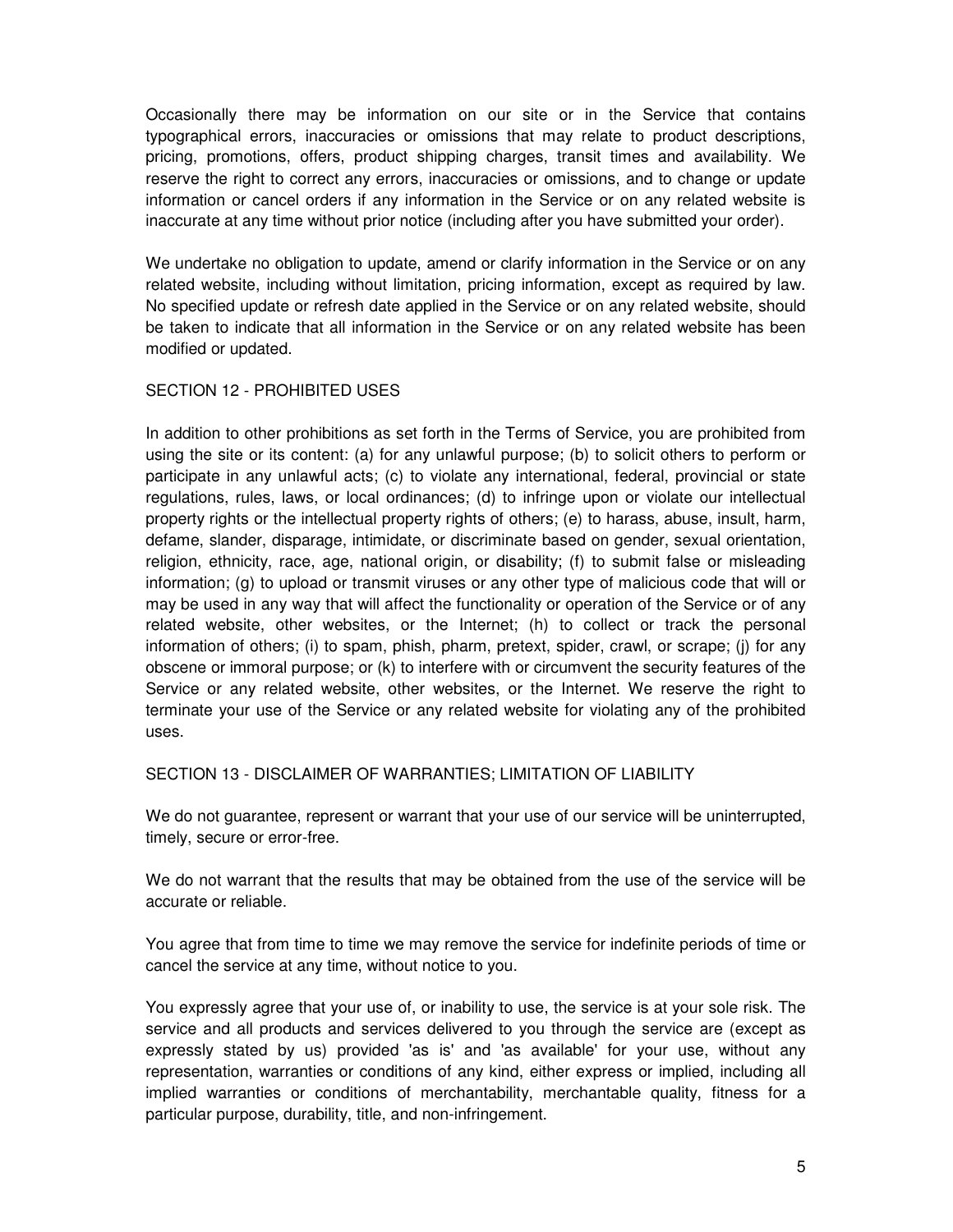In no case shall **ISS Enterprise Ltd**, our directors, officers, employees, affiliates, agents, contractors, interns, suppliers, service providers or licensors be liable for any injury, loss, claim, or any direct, indirect, incidental, punitive, special, or consequential damages of any kind, including, without limitation lost profits, lost revenue, lost savings, loss of data, replacement costs, or any similar damages, whether based in contract, tort (including negligence), strict liability or otherwise, arising from your use of any of the service or any products procured using the service, or for any other claim related in any way to your use of the service or any product, including, but not limited to, any errors or omissions in any content, or any loss or damage of any kind incurred as a result of the use of the service or any content (or product) posted, transmitted, or otherwise made available via the service, even if advised of their possibility. Because some states or jurisdictions do not allow the exclusion or the limitation of liability for consequential or incidental damages, in such states or jurisdictions, our liability shall be limited to the maximum extent permitted by law.

#### SECTION 14 - INDEMNIFICATION

You agree to indemnify, defend and hold harmless Inter-connected Enterprises Ltd (**ICEL**) and **ISS Enterprise Ltd** and our subsidiaries, affiliates, partners, officers, directors, agents, contractors, licensors, service providers, subcontractors, suppliers, interns and employees, harmless from any claim or demand, including reasonable attorneys' fees, made by any third-party due to or arising out of your breach of these Terms of Service or the documents they incorporate by reference, or your violation of any law or the rights of a third-party.

# SECTION 15 - SEVERABILITY

In the event that any provision of these Terms of Service is determined to be unlawful, void or unenforceable, such provision shall nonetheless be enforceable to the fullest extent permitted by applicable law, and the unenforceable portion shall be deemed to be severed from these Terms of Service, such determination shall not affect the validity and enforceability of any other remaining provisions.

# SECTION 16 - TERMINATION

The obligations and liabilities of the parties incurred prior to the termination date shall survive the termination of this agreement for all purposes.

These Terms of Service are effective unless and until terminated by either you or us. You may terminate these Terms of Service at any time by notifying us that you no longer wish to use our Services, or when you cease using our site.

If in our sole judgment you fail, or we suspect that you have failed, to comply with any term or provision of these Terms of Service, we also may terminate this agreement at any time without notice and you will remain liable for all amounts due up to and including the date of termination; and/or accordingly may deny you access to our Services (or any part thereof).